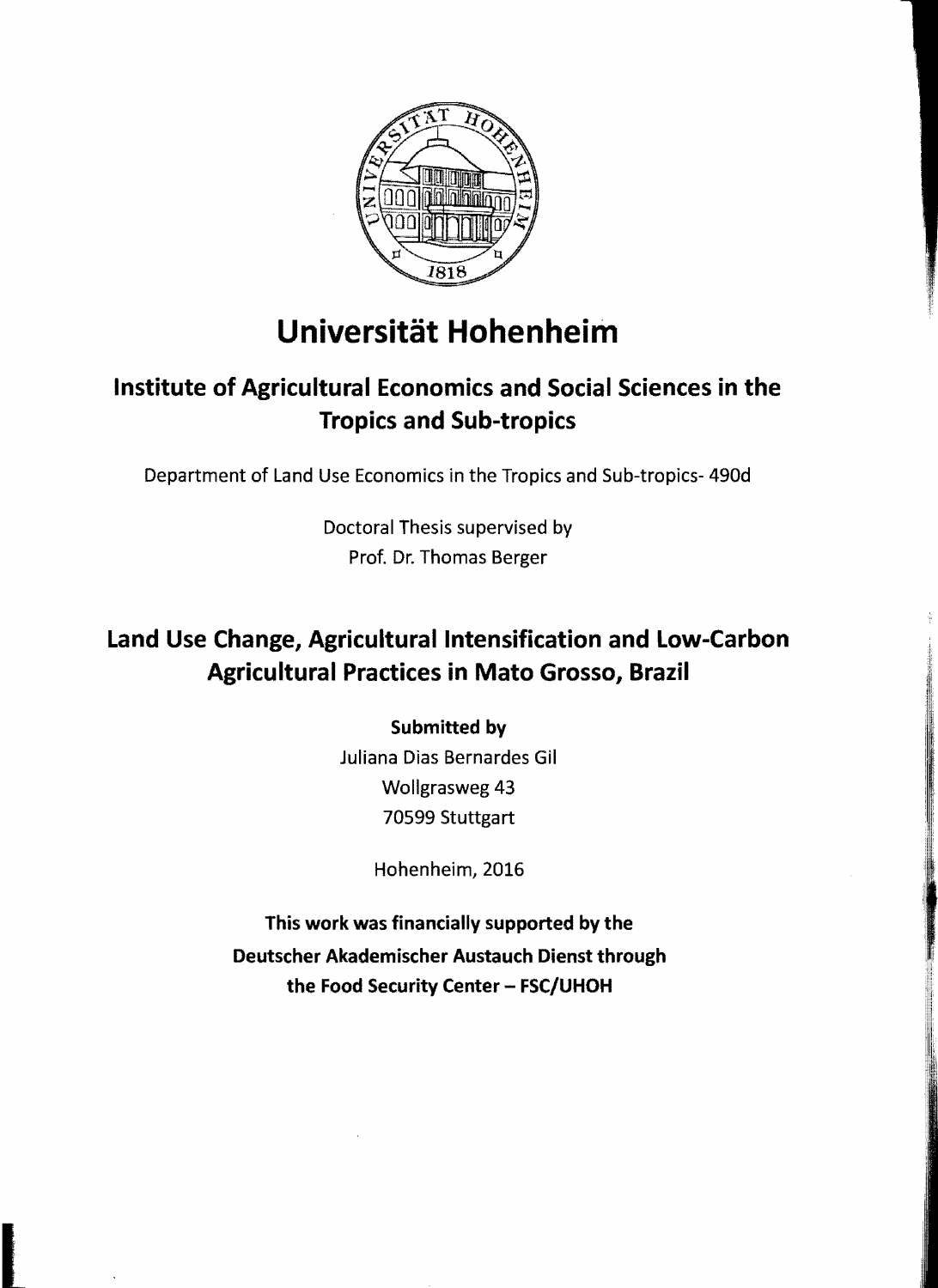## **Executive summary**

The process of land use change in Brazil has implications for food security, climate change and socioeconomic development at the local, regional and global levels. largely driven by agricultural expansion over the past decades, such processes are likely to become even more pronounced in the coming years as Brazil is expected to satisfy a significant share of the global demand for food and energy.

In an effort to prevent further forest clearance and associated greenhouse gases (GHG) emissions, the Brazilian Federal Government has been promoting agricultural intensification through farming practices able to increase crop and livestock productivity while restoring degraded lands. Particular attention has been dedicated to the beef cattle sector in Mato Grosso state, a globally important center of agricultural production in 50uthern Amazonia, where some of the highest crop productivity levels contrast with pastures of low average stocking rates.

Two agricultural intensification strategies of growing importance in Mato Grosso are pasture to crop conversion (P2C) and integrated crop-livestock-forest systems (15). While the first is a consequence of cropland expansion on pastures and might continue to happen through expected shifts in the relative profitability of certain commodities, the second entails the adoption of complex management practices and may be conditional on incentives and the existence of a favorable institutional context. Even though the Federal Government has already established policies and programs to promote P2C and 15 and relies on both to reduce its total GHG emissions, the level of IS adoption remains low and many aspects of P2C and IS - including the drivers, barriers and impacts associated to their adoption - are poorly understood.

This thesis attempts to shed light on some of these uncertainties, so as to elucidate questions related to where, how and why P2C and IS happen. Using a combination of qualitative and quantitative research methods such as surveys, focus groups, remote sensing, spatial econometrics and agent-based modeling, it seeks a better understanding of the interplay between farmers' characteristics and preferences, supply chain infrastructure, market conditions and institutional factors, as weil as how these may constrain or catalyze specific LUC pathways. Based on these findings, it ultimately compares the impacts of P2C and 15 and concludes that the latter may offer greater benefits.

The first chapter (Introduction) contextualizes the research questions explored in the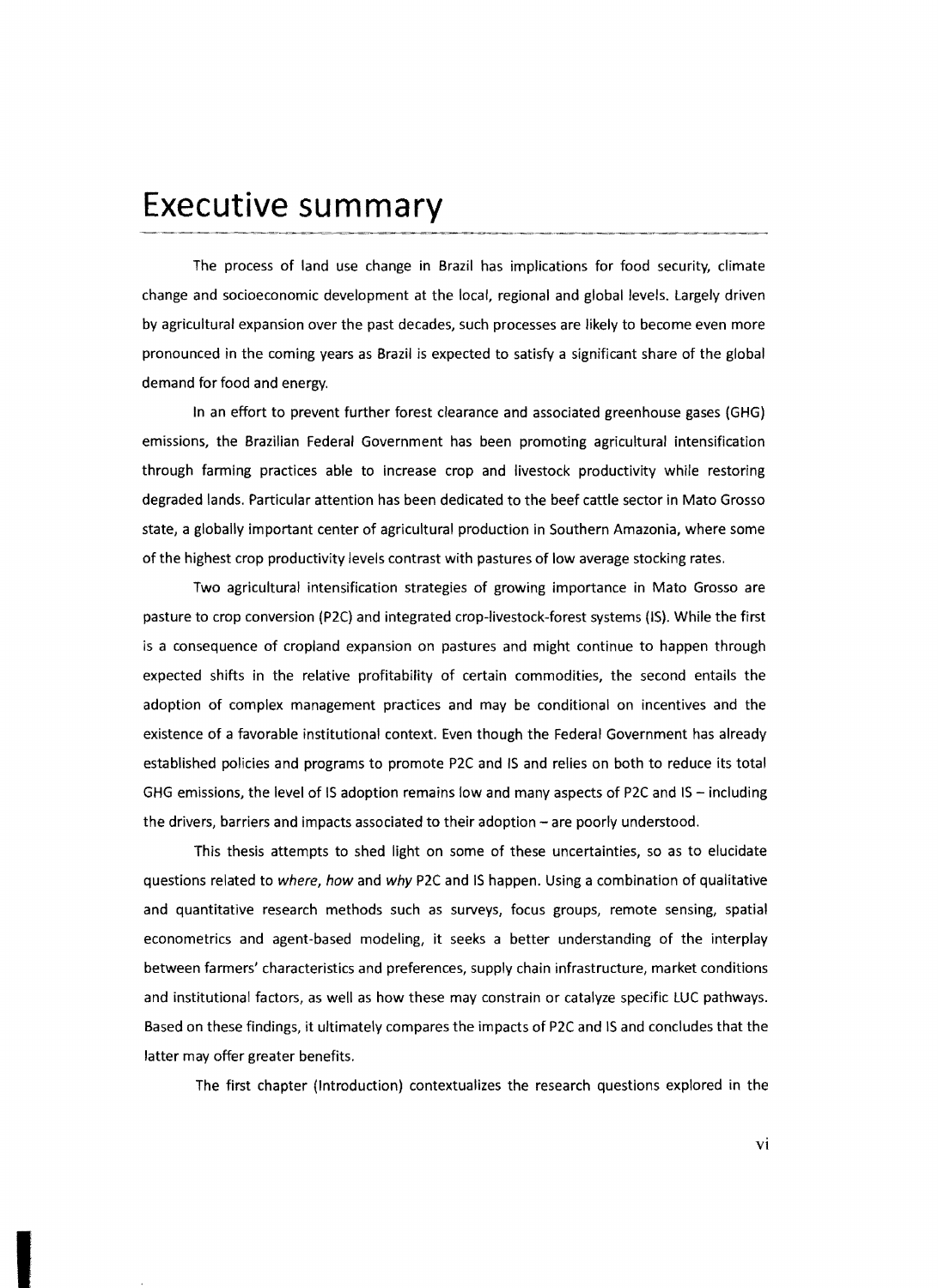subsequent chapters by offering an overview of land use change in Brazil and briefly reviewing the literature on agricultural intensification. The following chapters (2, 3, 4 and 5) form the core of the thesis and correspond to scientific publications developed during the Ph.D. program, all focused on the state of Mato Grosso. Results are analyzed in an integrated manner in the last chapter (Discussion & Conclusion) considering the broader implications of agricultural intensification through P2C and IS, leading to final policy recommendations.

Chapter 2 is dedicated to quantifying P2C and investigating its drivers. It reveals that: i) cattle vs. soy profitability and land prices do not fully explain P2C location; ii) land attributes on which classical agricultural development theories are based, may favor P2C but do not fully explain it; and iii) socioeconomic and institutional constraints are important in controlling pasture conversion, including non-productive sources of utility, producers' perception of contract enforcement, land markets and P2C-related transaction costs.

Chapters 3, 4 and 5 are dedicated to IS. Chapter 3 reveals the state-of-the-art of IS and how farmers perceive it, showing that: i) IS were concentrated in less than a third of the counties of Mato Grosso state - most of which were crop-livestock systems (iCL); ii) producers usually adopted one of three iCL strategies; and iii) the strategy choice was correlated with the land use transition undergone by each producer. Building on these findings, chapter 4 examines the determinants of wide-scale IS adoption and assesses the importance of household- and countylevel variables, revealing that: i) adopters of iCL systems are better educated and have more access to technical assistance than specialized producers; ii) greater similarity exists between counties with iCL systems and soy-dominant vs. pasture-dominant counties; and iii) the presence of soy and pasture in a county is not a predictor of the occurrence of iCL systems. Final/y, chapter 5 employs a bio-economic model that assesses how effective credit provision is in supporting the adoption of low-carbon systems - specifically IS and planted forests. The model simulates future land use changes in Mato Grosso under different credit scenarios and suggests that: i) credit has the potential to prompt greater adoption of IS; and ii) changes in the credit conditions (e.g. interest rates, down payment share and capital requirements) influence local and regional rates of IS adoption differently.

Most existing studies on land use change in Brazil are limited to the debate between intensification vs. extensification and tend to project the effects of intensification at an aggregate level, overlooking the different drivers and impacts of specific intensification pathways. By exploring the particularities of IS and P2C, this work offers evidence that these are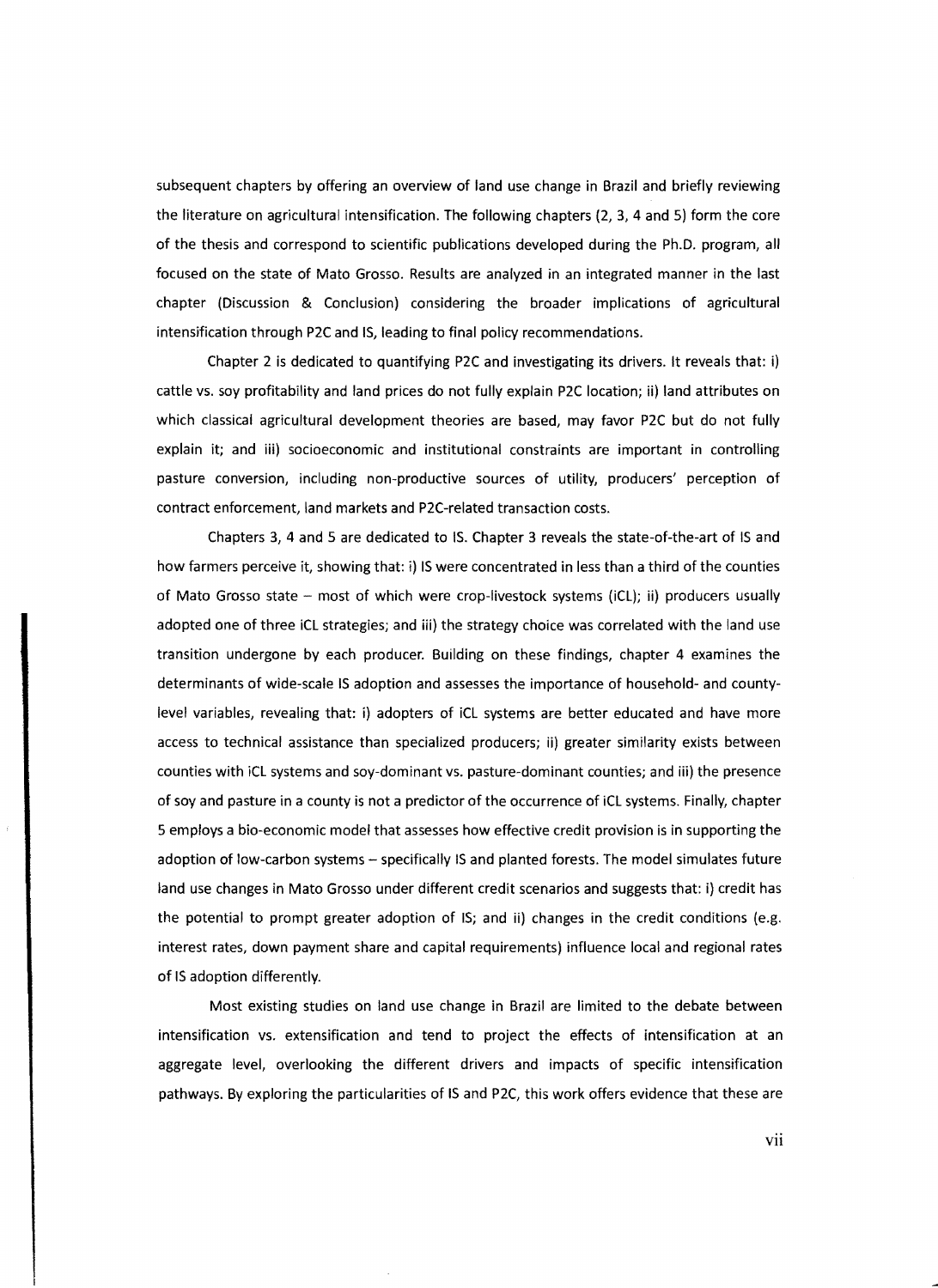two distinct intensification strategies with widely different impacts - and, thus, should not be treated indistinguishably by policy makers. The merit of this thesis relies not only on its innovative theoretical approach, but also on its multidisciplinary and multi-scale nature. Through the mapping, measurement, description and interpretation of IS and P2C, it provides results able to inform policy making, facilitate the monitoring of existing policies and set the ground for subsequent research.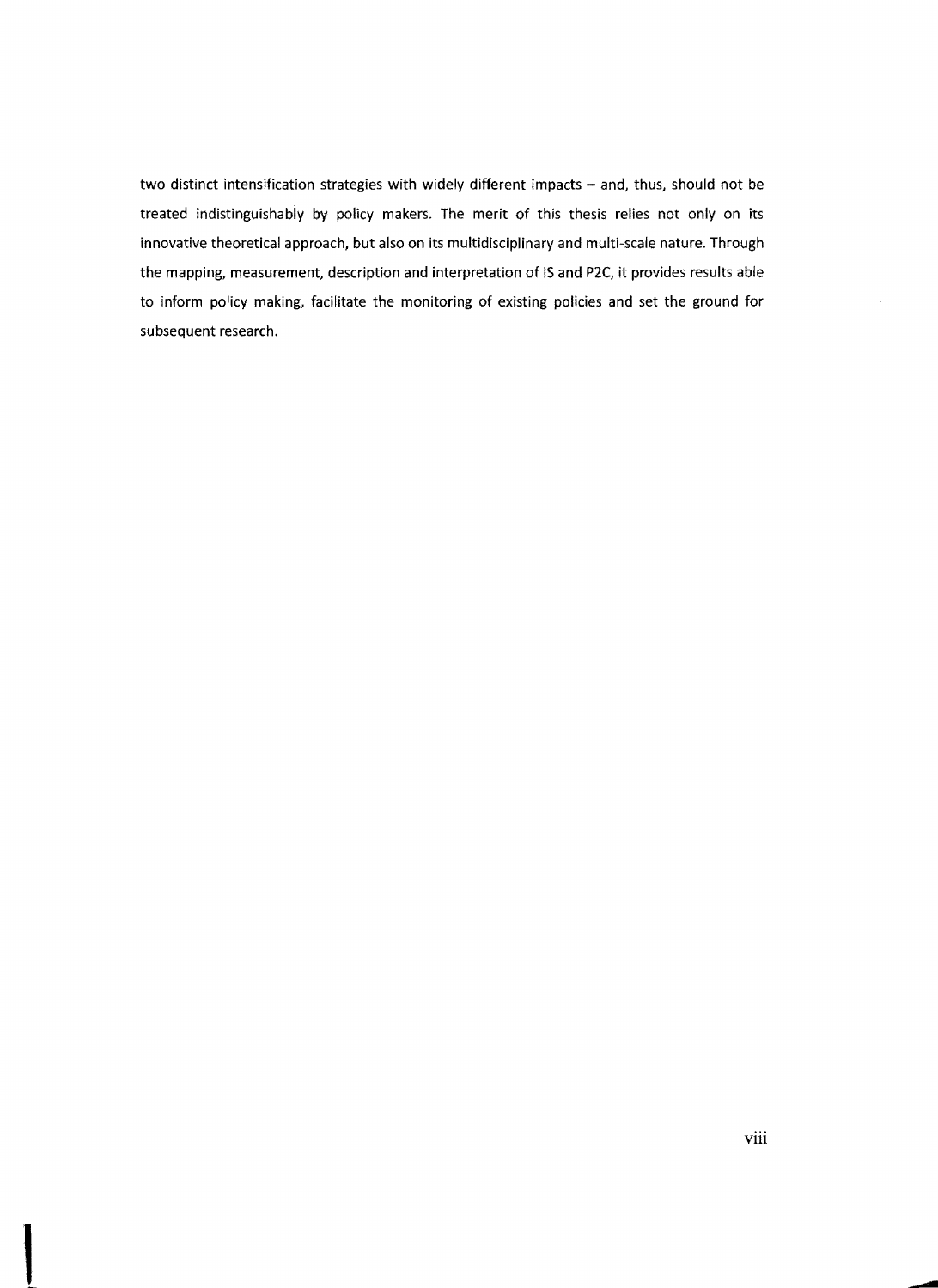## **Zusa mmenfassu ng**

I

Landnutzungsänderungen in Brasilien wirken sich auf Ernährungssicherheit, Klimawandel und soziökonomische Entwicklungen auf lokaler, regionaler und globaler Ebene aus. Da diese Landnutzungsänderungen hauptsächlich durch die Ausdehnung landwirtschaftlicher Flächen hervorgerufen warden, ist anzunehmen, dass sie sich in den nächsten Jahren noch verstärken warden, sofern Brasilien wie erwartet einen bedeutenden Anteil zur weltweiten Nahrungsmittelund Energieproduktion beitragen wird.

Um weitere Waldrodungen und die damit verbundenen Treibhausgasemissionen zu verhindern, fördert die Brasilianische Bundesregierung eine landwirtschaftliche Intensivierung, die gleichzeitig die Produktivität pflanzlicher und tierischer Produktionsverfahren erhöhen als auch degradierte Flächen regenerieren soll. Besonders im Fokus steht hierbei die Rindermast im Bundesstaat Mato Grosso, einem weltweit bedeutenden landwirtschaftlichen Produktionszentrum im südlichen Amazonien. Während die dortige Pflanzenproduktion mit die höchste Produktivität aufweist, finden sich hier gleichzeitig eher niedrige Besatzdichten in der Tierhaltung.

Zwei landwirtschaftliche Intensivierungsstrategien mit zunehmender Bedeutung in Mato Grosso sind der Gründlandumbruch (pasture to crop conversion - P2C) sowie integrierte Produktionssysteme (Pflanzenproduktion - Viehaltung - Forstwirtschaft) (IS). Während erstere zumeist eine Folge der Ausweitung der Pflanzenproduktion auf Weideland ist, ausgelöst durch erwartete Änderungen in der srelativen Profitabilität der verschiedenen Produkte, bedarf letztere der Übernahme komplexer Produktionstechniken und möglicherweise staatlicher Anreize und günstiger institutioneller Rahmenbedingungen. Auch wenn die brasilianische Regierung zur Treibhausgasreduzierung bereits Förderprogramme für P2C und 15 aufgelegt hat, ist die Übernahme integrierter Systeme weiterhin selten und viele Aspekte von P2C und 15 wie Triebkräfte, Hindernisse und Auswirkungen sind noch nicht ausreichend verstanden.

Die vorliegende Arbeit versucht einige dieser Aspekte zu erhellen, indem sie der Frage nachgeht *wo, wie* und *warum* es zur Anwendung von P2C und 15 kommt. Sie kombiniert qualitative und quantitative Analysemethoden wie Befragungen, Fokusgruppen, Fernerkundung, räumliche Ökonometrie und agentenbasierte Modellierung, um zu verstehen wie die Wechselwirkungen zwischen Eigenschaften und Präferenzen der Produzenten, der Infrastruktur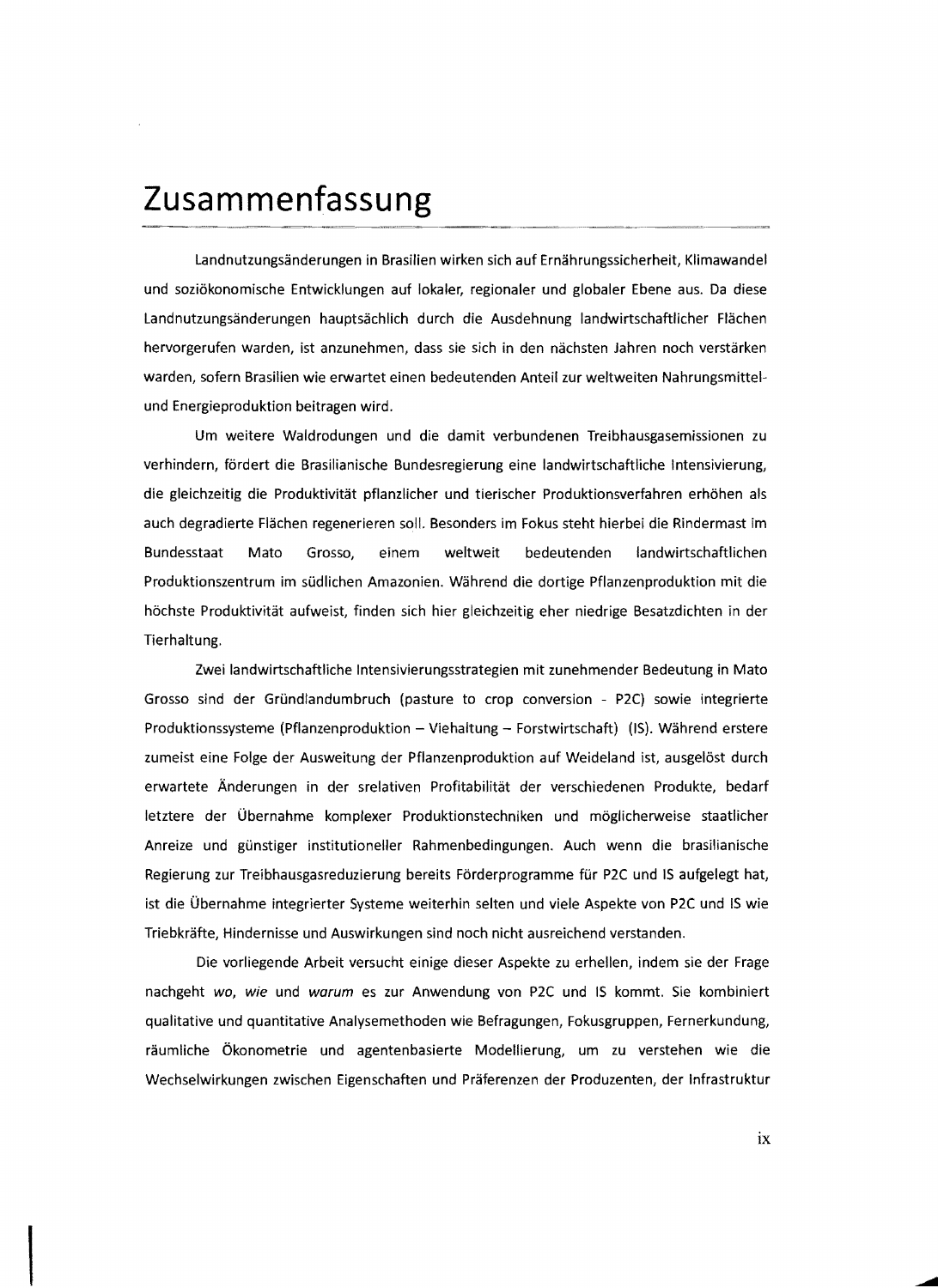der Lieferkette, den Marktbedingungen und institutionellen Faktoren bestimmte Landnutzungspfade fördern oder behindern. Darauf basierend vergleicht es letztlich die Auswirkungen von P2C und IS und schlussfolgert das letztere die größeren Vorteile bietet.

Das erste Kapitel (Einführung) führt in den Kontext der Fragestellung ein und bietet einen Überblick über die Landnutzungsänderungen in Brasilien sowie die Literatur zur landwirtschaftlichen Intensivierung. Die folgenden Kapitel (2-5), der Hauptteil der Arbeit, entsprechen wissenschaftlichen Veröffentlichungen mit dem Fokus auf Mato Grosso, die im Rahmen des Promotionsstudiengangs erstellt wurden. Die Ergebnisse werden im letzten Kapitel (Diskussion und Schlussfolgerungen) zusammengeführt, welches die Folgen einer landwirtschaftlichen Intensivierung mittels P2C und IS erörtert und Vorschläge zur Politikgestaltung ableitet.

Kapitel 2 widmet sich der Quantifizierung des Weidelandumbruchs (P2C) und untersucht die zugrundeliegenden Antriebskräfte. Es zeigte sich, dass i) Profitabilitätsunterschiede zwischen Soja und Rindfleisch sowie Bodenpreise allein die räumliche Verteilung von P2C nicht vollständig erklären können; ii) Bodeneigenschaften, auf denen klassische landwirtschaftliche Entwicklungstheorien beruhen, begünstigen P2C, aber erklären ihn nicht vollständig, und iii) sozioökonomische und institutionelle Hürden spielen eine bedeutende Rolle, u.a. zusätzlicher, nicht-produktionsorientierter Nutzwert des Landes, Vertragsdisziplin, der Bodenmarkt und mit P2C verbundene Transaktionskosten.

Kapitel 3,4 und 5 widmen sich integrierten Systemen (IS). Kapitel 3 behandelt den Stand der Technik im Bezug auf IS und wie er von den Produzenten wahrgenommen wird. Es zeigt sich, dass i) IS sich in weniger als einem Drittel der Gemeinden Mato Grossos finden und zu einem Großteil integrierte Pflanzenbau-Viehhaltungssysteme sind (iCL); ii) die Produzenten in der Regel eine von drei iCL-Strategien wählten; iii) die Wahl der Strategie mit der Landnutzungsentwicklung der einzelnen Produzenten korreliert. Darauf aufbauend untersucht Kapitel 4 die Bestimmungsgründe einer ausgedehnten Übernahme von IS auf Produzenten- und Gemeindeebene. Es zeigt sich, dass i) Nutzer von iCL-Systemen besser ausgebildet sind und besseren Zugang zu technischer Unterstützung als spezialisierte Produzenten haben; ii) Gemeinden mit iCL-Systemen mehr Gemeinsamkeiten mit Soja-dominierten als mit Weidelanddominierten Gemeinden aufweisen; und iii) die Präsenz von sowohl Soja- als auch Weideflächen in einer Gemeinde noch keine Vorhersage über die Präsenz von iCL in dieser Gemeinde erlaubt. Kapitel 5, schließlich, verwendet ein bioökonomisches Modell, dass untersucht wie effektiv die

x